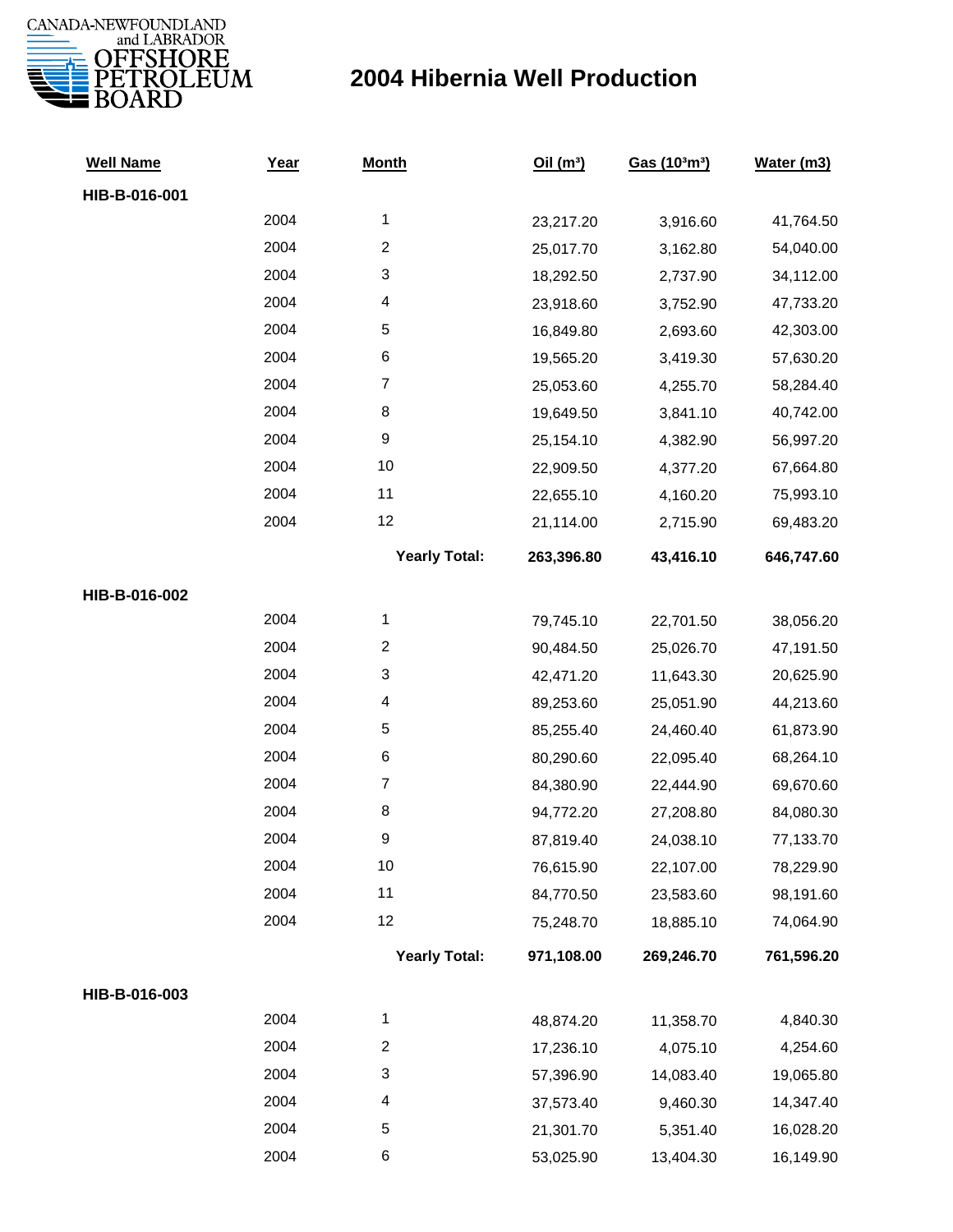

| <b>Well Name</b> | Year | <b>Month</b>              | Oil(m <sup>3</sup> ) | Gas (103m3) | Water (m3) |
|------------------|------|---------------------------|----------------------|-------------|------------|
|                  | 2004 | $\overline{7}$            | 43,725.50            | 11,159.70   | 10,815.20  |
|                  | 2004 | 8                         | 17.50                | 4.10        | 11.80      |
|                  | 2004 | $\boldsymbol{9}$          | 26,096.20            | 6,757.80    | 19,253.80  |
|                  | 2004 | 10                        | 61,857.90            | 15,793.10   | 37,731.10  |
|                  | 2004 | 11                        | 60,780.30            | 15,078.10   | 35,627.10  |
|                  | 2004 | 12                        | 50,041.80            | 12,520.10   | 29,667.80  |
|                  |      | <b>Yearly Total:</b>      | 477,927.40           | 119,046.10  | 207,793.00 |
| HIB-B-016-004Z   |      |                           |                      |             |            |
|                  | 2004 | $\mathbf 1$               | 123,002.10           | 24,167.90   | 56,835.50  |
|                  | 2004 | $\overline{c}$            | 120,325.40           | 23,842.40   | 63,455.30  |
|                  | 2004 | $\mathbf{3}$              | 92,413.80            | 18,235.90   | 57,460.90  |
|                  | 2004 | 4                         | 106,843.60           | 21,043.30   | 55,769.80  |
|                  | 2004 | 5                         | 110,762.40           | 23,054.30   | 66,908.00  |
|                  | 2004 | 6                         | 106,217.10           | 22,515.90   | 74,871.60  |
|                  | 2004 | $\overline{7}$            | 73,850.70            | 15,489.40   | 61,849.50  |
|                  | 2004 | 8                         | 96,931.00            | 21,078.70   | 73,719.60  |
|                  | 2004 | 9                         | 103,014.70           | 20,905.60   | 71,664.70  |
|                  | 2004 | 10                        | 97,573.60            | 20,660.40   | 83,565.40  |
|                  | 2004 | 11                        | 89,737.50            | 19,179.90   | 90,325.50  |
|                  | 2004 | 12                        | 90,845.00            | 20,004.20   | 89,526.80  |
|                  |      | <b>Yearly Total:</b>      | 1,211,516.90         | 250,177.90  | 845,952.60 |
| HIB-B-016-008    |      |                           |                      |             |            |
|                  | 2004 | 1                         | 11,981.70            | 4,866.00    | 66.40      |
|                  | 2004 | 2                         | 1,193.30             | 420.60      | 3.60       |
|                  | 2004 | $\ensuremath{\mathsf{3}}$ | 15,730.40            | 5,435.90    | 39.30      |
|                  | 2004 | 4                         | 26,829.90            | 9,496.70    | 52.80      |
|                  | 2004 | 5                         | 1,916.40             | 653.50      | 6.00       |
|                  | 2004 | 6                         | 687.40               | 233.40      | 3.30       |
|                  | 2004 | $\overline{7}$            | 10,756.60            | 3,761.50    | 39.20      |
|                  | 2004 | 8                         | 13,133.10            | 4,694.60    | 33.80      |
|                  | 2004 | $\boldsymbol{9}$          | 0.00                 | 0.00        | 0.00       |
|                  | 2004 | 10                        | 2,357.60             | 826.40      | 4.20       |
|                  | 2004 | 11                        | 0.00                 | 0.00        | 0.00       |
|                  | 2004 | 12                        | 1,070.60             | 364.20      | 2.70       |
|                  |      | <b>Yearly Total:</b>      | 85,657.00            | 30,752.80   | 251.30     |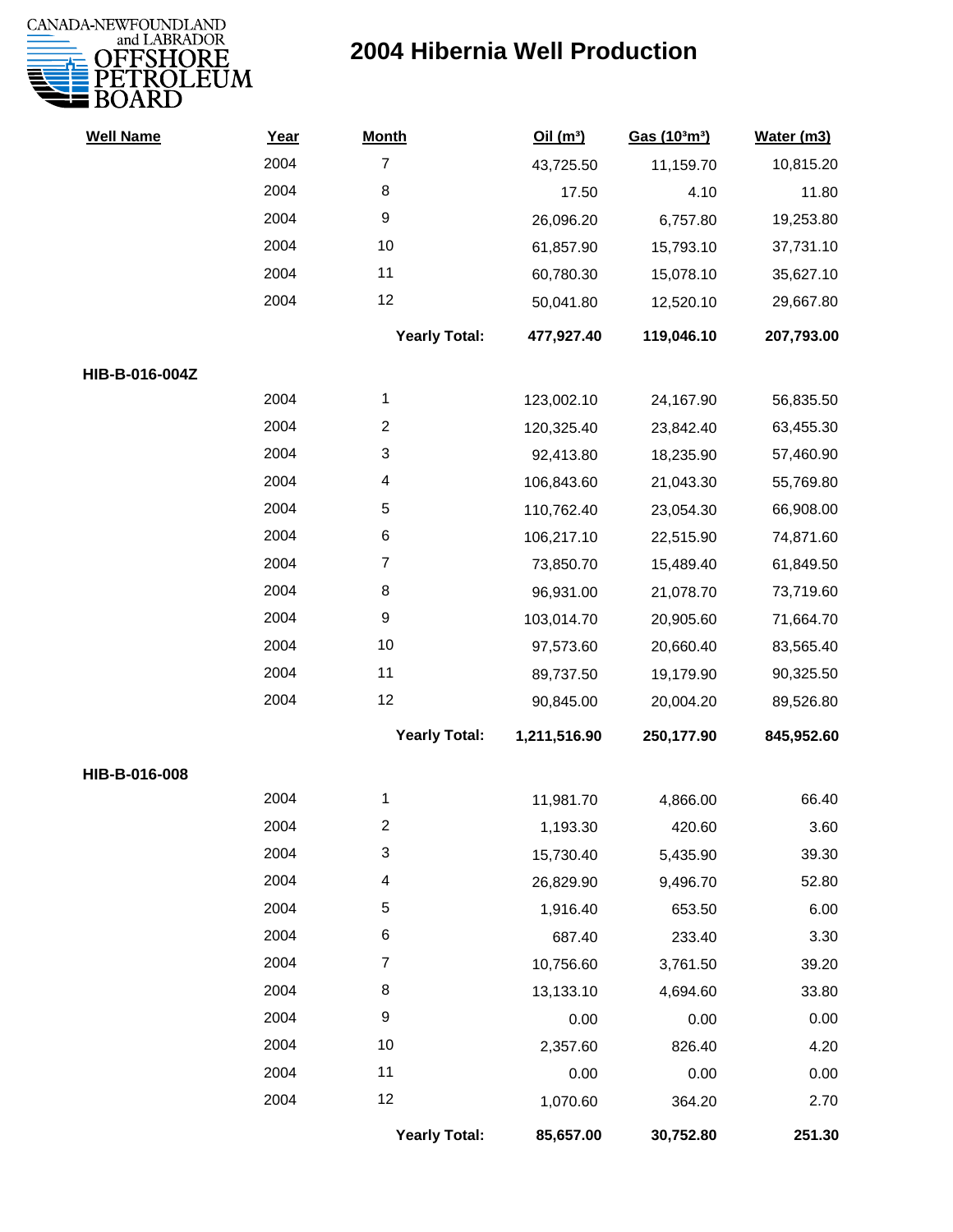

| <b>Well Name</b> | Year | <b>Month</b>            | Oil $(m^3)$ | Gas (103m3) | Water (m3) |
|------------------|------|-------------------------|-------------|-------------|------------|
| HIB-B-016-011    | 2004 | $\mathbf{1}$            | 0.00        | 0.00        | 0.00       |
|                  | 2004 | $\overline{c}$          | 0.00        | 0.00        | 0.00       |
|                  | 2004 | 3                       | 2,008.30    | 2,053.10    | 6.70       |
|                  | 2004 | 4                       | 0.00        | 0.00        | 0.00       |
|                  | 2004 | 5                       | 845.20      | 862.90      | 3.60       |
|                  | 2004 | $\,6$                   | 0.00        | 0.00        | 0.00       |
|                  | 2004 | $\overline{7}$          | 2.40        | 2.40        | 0.00       |
|                  | 2004 | $\bf8$                  | 1,539.30    | 1,646.80    | 5.60       |
|                  | 2004 | 9                       | 0.00        | 0.00        | 0.00       |
|                  | 2004 | 10                      | 0.00        | 0.00        | 0.00       |
|                  | 2004 | 11                      | 34,499.90   | 19,143.30   | 833.10     |
|                  | 2004 | 12                      | 1,278.70    | 881.60      | 273.60     |
|                  |      | <b>Yearly Total:</b>    | 40,173.80   | 24,590.10   | 1,122.60   |
| HIB-B-016-014    |      |                         |             |             |            |
|                  | 2004 | $\mathbf{1}$            | 38,605.70   | 14,593.90   | 158.70     |
|                  | 2004 | $\overline{\mathbf{c}}$ | 4,605.90    | 1,536.70    | 13.90      |
|                  | 2004 | 3                       | 14,258.10   | 4,719.60    | 47.20      |
|                  | 2004 | 4                       | 6,463.60    | 2,341.00    | 13.00      |
|                  | 2004 | $\mathbf 5$             | 2,012.40    | 831.80      | 8.50       |
|                  | 2004 | $\,6$                   | 1,144.90    | 471.10      | 7.00       |
|                  | 2004 | $\overline{7}$          | 0.00        | 0.00        | 0.00       |
|                  | 2004 | $\,8\,$                 | 819.70      | 355.00      | 3.00       |
|                  | 2004 | $\boldsymbol{9}$        | 0.00        | 0.00        | 0.00       |
|                  | 2004 | 10                      | 1,039.60    | 457.90      | 3.10       |
|                  | 2004 | 11                      | 0.00        | 0.00        | 0.00       |
|                  |      | <b>Yearly Total:</b>    | 68,949.90   | 25,307.00   | 254.40     |
| HIB-B-016-016    |      |                         |             |             |            |
|                  | 2004 | 10                      | 1,648.90    | 802.10      | 184.00     |
|                  | 2004 | 11                      | 45.60       | 23.70       | 1.60       |
|                  | 2004 | 12                      | 10,858.40   | 3,785.10    | 2,464.90   |
|                  |      | <b>Yearly Total:</b>    | 12,552.90   | 4,610.90    | 2,650.50   |
| HIB-B-016-017    |      |                         |             |             |            |
|                  | 2004 | $\mathbf{1}$            | 0.00        | 0.00        | 0.00       |
|                  | 2004 | $\overline{c}$          | 0.00        | 0.00        | 0.00       |
|                  | 2004 | 3                       | 621.90      | 173.80      | 998.60     |
|                  | 2004 | 4                       | 21,392.60   | 7,427.70    | 24,393.80  |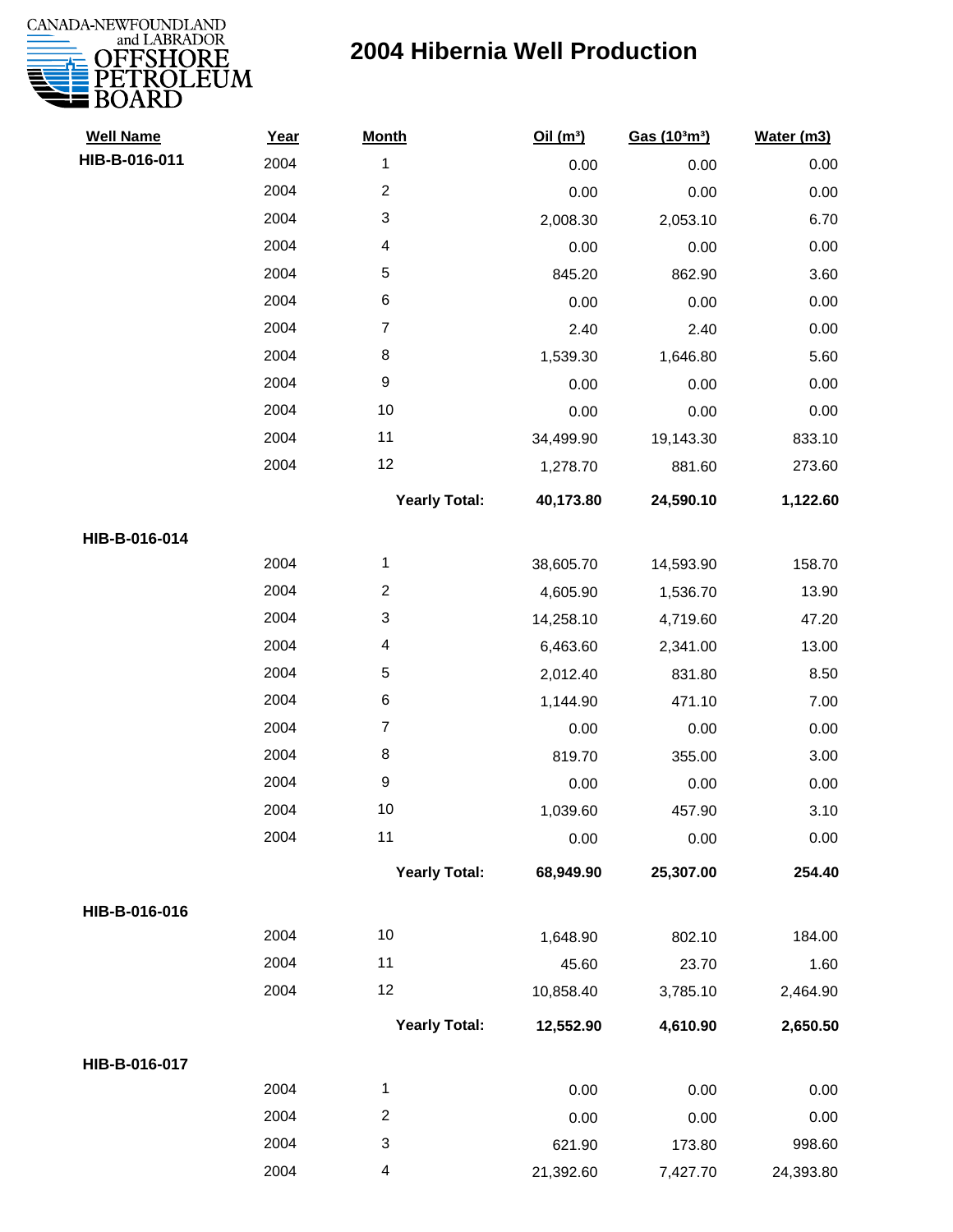

| <b>Well Name</b> | Year | <b>Month</b>         | Oil $(m^3)$ | Gas (103m3) | Water (m3) |
|------------------|------|----------------------|-------------|-------------|------------|
|                  | 2004 | 5                    | 37,707.40   | 6,824.80    | 51,146.20  |
|                  | 2004 | 6                    | 31,295.80   | 5,777.70    | 53,703.40  |
|                  | 2004 | $\overline{7}$       | 32,081.20   | 5,427.80    | 55,116.70  |
|                  | 2004 | 8                    | 26,799.00   | 4,624.00    | 42,102.10  |
|                  | 2004 | 9                    | 25,620.20   | 3,953.90    | 41,104.10  |
|                  | 2004 | 10                   | 22,099.70   | 3,596.80    | 41,636.70  |
|                  | 2004 | 11                   | 29,213.50   | 4,485.10    | 63,008.00  |
|                  | 2004 | 12                   | 22,293.40   | 3,263.60    | 46,155.30  |
|                  |      | <b>Yearly Total:</b> | 249,124.70  | 45,555.20   | 419,364.90 |
| HIB-B-016-018    |      |                      |             |             |            |
|                  | 2004 | 1                    | 0.00        | 0.00        | 0.00       |
|                  | 2004 | $\overline{c}$       | 16,131.80   | 3,919.00    | 147.60     |
|                  | 2004 | 3                    | 18.30       | 4.30        | 0.00       |
|                  | 2004 | 4                    | 19,579.90   | 4,664.80    | 375.60     |
|                  | 2004 | 5                    | 3,630.50    | 829.70      | 99.00      |
|                  | 2004 | 6                    | 16,319.10   | 4,223.70    | 452.60     |
|                  | 2004 | $\overline{7}$       | 8,720.40    | 2,497.80    | 116.60     |
|                  | 2004 | 8                    | 146.40      | 42.80       | 1.70       |
|                  | 2004 | $\boldsymbol{9}$     | 0.90        | 0.30        | 0.00       |
|                  | 2004 | 10                   | 1,801.70    | 536.30      | 19.90      |
|                  | 2004 | 11                   | 0.00        | 0.00        | 0.00       |
|                  | 2004 | 12                   | 3,636.40    | 1,071.50    | 43.10      |
|                  |      | <b>Yearly Total:</b> | 69,985.40   | 17,790.20   | 1,256.10   |
| HIB-B-016-019Z   |      |                      |             |             |            |
|                  | 2004 | 1                    | 15,511.70   | 1,473.20    | 63.70      |
|                  | 2004 | $\overline{c}$       | 14,535.90   | 1,293.80    | 44.00      |
|                  | 2004 | 3                    | 15,537.70   | 1,380.10    | 37.50      |
|                  | 2004 | 4                    | 8,885.30    | 773.50      | 16.40      |
|                  | 2004 | 5                    | 11,481.00   | 1,080.90    | 36.30      |
|                  | 2004 | 6                    | 13,447.90   | 1,191.10    | 66.10      |
|                  | 2004 | 7                    | 7,739.10    | 782.10      | 28.10      |
|                  | 2004 | 8                    | 8,316.10    | 934.10      | 21.40      |
|                  | 2004 | 9                    | 9,305.10    | 1,030.00    | 23.60      |
|                  | 2004 | 10                   | 9,408.10    | 1,086.00    | 16.90      |
|                  | 2004 | 11                   | 7,313.20    | 819.70      | 19.70      |
|                  | 2004 | 12                   | 6,804.60    | 764.60      | 16.80      |
|                  |      | <b>Yearly Total:</b> | 128,285.70  | 12,609.10   | 390.50     |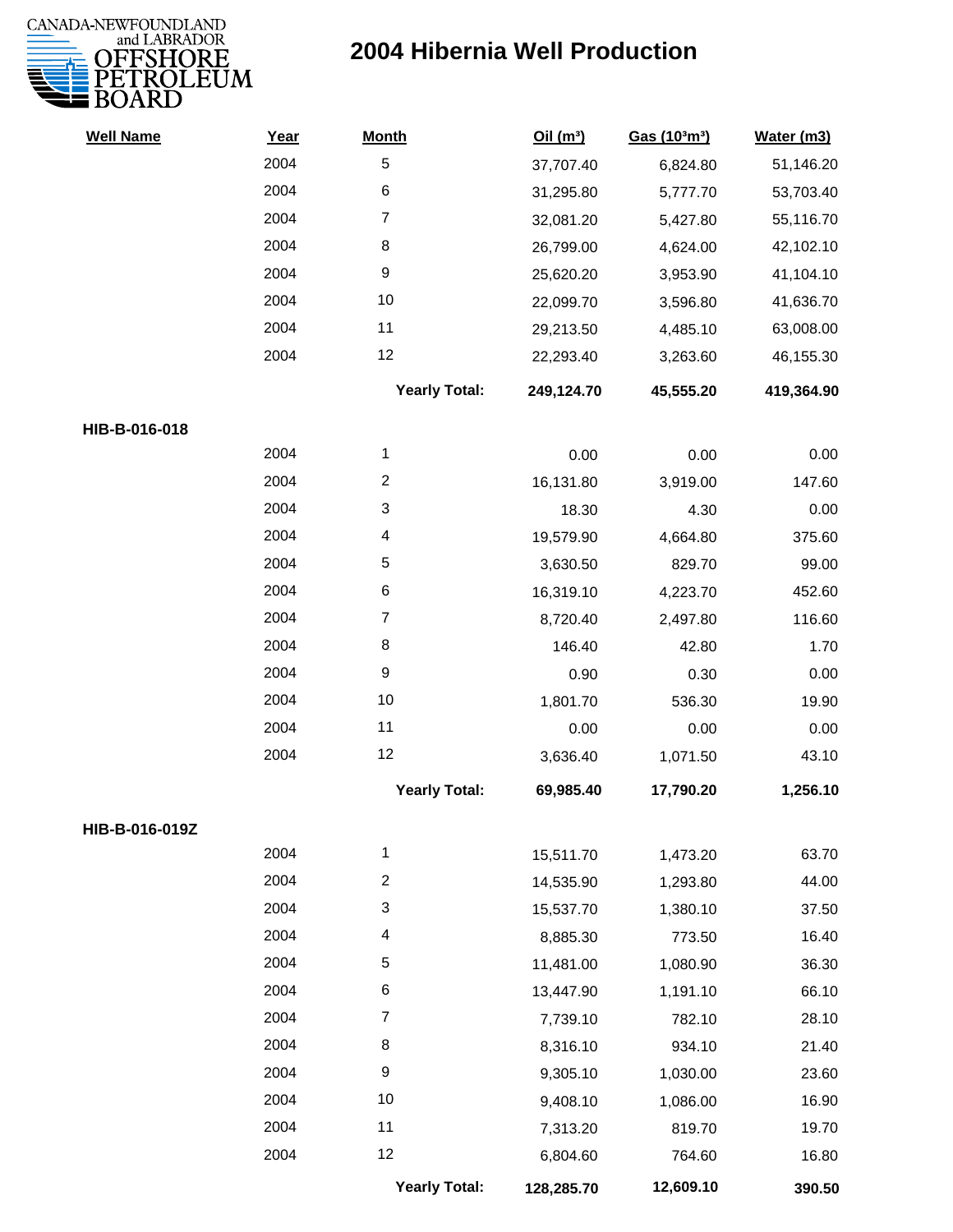

| <b>Well Name</b> | Year | <b>Month</b>         | Oil(m <sup>3</sup> ) | Gas (103m3) | Water (m3) |
|------------------|------|----------------------|----------------------|-------------|------------|
| HIB-B-016-022    |      |                      |                      |             |            |
|                  | 2004 | $\mathbf{1}$         | 61,916.40            | 13,444.00   | 62,747.80  |
|                  | 2004 | $\overline{c}$       | 56,915.50            | 12,471.80   | 74,184.80  |
|                  | 2004 | 3                    | 14,013.90            | 2,530.10    | 14,653.40  |
|                  | 2004 | 4                    | 33,336.60            | 6,738.60    | 46,328.30  |
|                  | 2004 | 5                    | 44,549.40            | 7,120.30    | 59,563.40  |
|                  | 2004 | 6                    | 45,369.80            | 7,304.60    | 56,264.10  |
|                  | 2004 | $\overline{7}$       | 48,494.00            | 7,682.90    | 64,794.60  |
|                  | 2004 | 8                    | 39,989.30            | 6,385.30    | 46,111.10  |
|                  | 2004 | $\boldsymbol{9}$     | 41,335.50            | 5,702.40    | 42,145.40  |
|                  | 2004 | 10                   | 25,752.30            | 3,794.10    | 31,289.30  |
|                  | 2004 | 11                   | 38,269.20            | 5,637.30    | 49,133.30  |
|                  | 2004 | 12                   | 27,622.00            | 4,894.30    | 34,104.20  |
|                  |      | <b>Yearly Total:</b> | 477,563.90           | 83,705.70   | 581,319.70 |
| HIB-B-016-023    |      |                      |                      |             |            |
|                  | 2004 | $\mathbf{1}$         | 15,015.80            | 1,669.40    | 66.30      |
|                  | 2004 | $\overline{2}$       | 13,515.10            | 1,491.00    | 41.00      |
|                  | 2004 | 3                    | 14,926.60            | 1,652.80    | 36.00      |
|                  | 2004 | 4                    | 14,936.30            | 1,746.90    | 27.60      |
|                  | 2004 | 5                    | 13,538.80            | 1,519.90    | 42.70      |
|                  | 2004 | 6                    | 14,020.40            | 1,564.30    | 99.70      |
|                  | 2004 | $\boldsymbol{7}$     | 15,111.90            | 1,694.90    | 61.00      |
|                  | 2004 | 8                    | 13,556.10            | 1,576.90    | 34.80      |
|                  | 2004 | 9                    | 15,021.30            | 1,696.90    | 38.00      |
|                  | 2004 | 10                   | 13,631.40            | 1,638.20    | 35.90      |
|                  | 2004 | 11                   | 13,910.60            | 1,595.20    | 52.20      |
|                  | 2004 | 12                   | 13,224.50            | 1,545.70    | 32.80      |
|                  |      | <b>Yearly Total:</b> | 170,408.80           | 19,392.10   | 568.00     |
| HIB-B-016-024    |      |                      |                      |             |            |
|                  | 2004 | $\mathbf 1$          | 48,770.90            | 4,680.40    | 132,152.1  |
|                  | 2004 | $\overline{2}$       | 23,892.30            | 1,016.20    | 81,893.90  |
|                  | 2004 | 3                    | 17,779.10            | 813.70      | 95,649.40  |
|                  | 2004 | 4                    | 39,541.90            | 4,325.70    | 76,127.30  |
|                  | 2004 | 5                    | 84,377.80            | 12,995.30   | 89,444.60  |
|                  | 2004 | 6                    | 86,625.40            | 13,729.80   | 99,249.90  |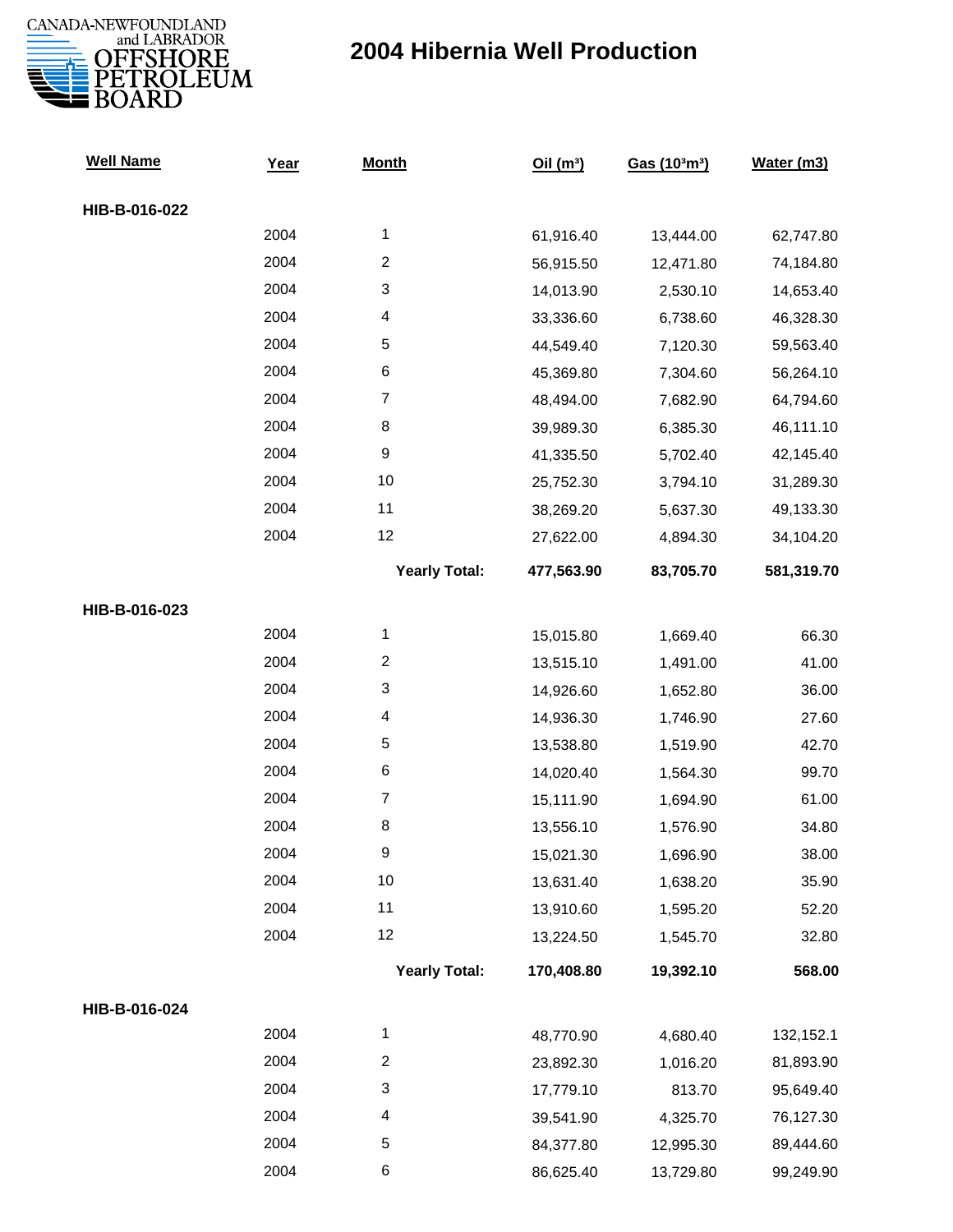

| <b>Well Name</b> | Year | <b>Month</b>         | Oil(m <sup>3</sup> ) | Gas (103m3) | Water (m3)   |
|------------------|------|----------------------|----------------------|-------------|--------------|
|                  | 2004 | $\overline{7}$       | 51,268.90            | 7,176.30    | 82,085.90    |
|                  | 2004 | $\,8\,$              | 69,595.50            | 10,034.50   | 83,177.60    |
|                  | 2004 | $\boldsymbol{9}$     | 55,628.70            | 9,253.70    | 75,126.30    |
|                  | 2004 | 10                   | 54,321.50            | 4,973.80    | 81,645.10    |
|                  | 2004 | 11                   | 47,602.70            | 4,599.20    | 81,071.50    |
|                  | 2004 | 12                   | 39,428.20            | 5,396.70    | 71,392.00    |
|                  |      | <b>Yearly Total:</b> | 618,832.90           | 78,995.30   | 1,049,015.60 |
| HIB-B-016-025    |      |                      |                      |             |              |
|                  | 2004 | 1                    | 0.00                 | 0.00        | 0.00         |
|                  | 2004 | $\overline{c}$       | 0.00                 | 0.00        | 0.00         |
|                  | 2004 | 3                    | 1,817.80             | 67.80       | 6.00         |
|                  | 2004 | 4                    | 0.00                 | 0.00        | 0.00         |
|                  | 2004 | 5                    | 14,129.70            | 746.20      | 44.50        |
|                  | 2004 | 6                    | 21,154.50            | 950.20      | 104.10       |
|                  | 2004 | $\overline{7}$       | 28,256.20            | 1,187.30    | 102.70       |
|                  | 2004 | 8                    | 27,918.30            | 1,222.60    | 82.10        |
|                  | 2004 | 9                    | 31,923.50            | 1,355.80    | 143.80       |
|                  | 2004 | 10                   | 31,736.90            | 1,441.50    | 107.30       |
|                  | 2004 | 11                   | 25,947.40            | 1,115.80    | 69.50        |
|                  | 2004 | 12                   | 24,774.80            | 1,107.00    | 437.10       |
|                  |      | <b>Yearly Total:</b> | 207,659.10           | 9,194.20    | 1,097.10     |
| HIB-B-016-028Z   |      |                      |                      |             |              |
|                  | 2004 | 1                    | 80,047.10            | 17,791.80   | 329.00       |
|                  | 2004 | 2                    | 76,497.30            | 17,248.20   | 288.80       |
|                  | 2004 | 3                    | 70,552.50            | 15,592.70   | 170.40       |
|                  | 2004 | 4                    | 57,082.80            | 13,598.90   | 105.50       |
|                  | 2004 | 5                    | 78,081.10            | 18,052.40   | 246.50       |
|                  | 2004 | 6                    | 58,979.40            | 13,102.90   | 290.30       |
|                  | 2004 | $\overline{7}$       | 67,157.40            | 15,709.30   | 244.30       |
|                  | 2004 | 8                    | 62,508.00            | 15,300.20   | 161.30       |
|                  | 2004 | $\boldsymbol{9}$     | 67,086.50            | 15,428.50   | 169.60       |
|                  | 2004 | 10                   | 74,708.60            | 19,639.90   | 133.70       |
|                  | 2004 | 11                   | 58,621.80            | 15,809.50   | 160.70       |
|                  | 2004 | 12                   | 53,820.80            | 16,440.60   | 133.40       |
|                  |      | <b>Yearly Total:</b> | 805,143.30           | 193,714.90  | 2,433.50     |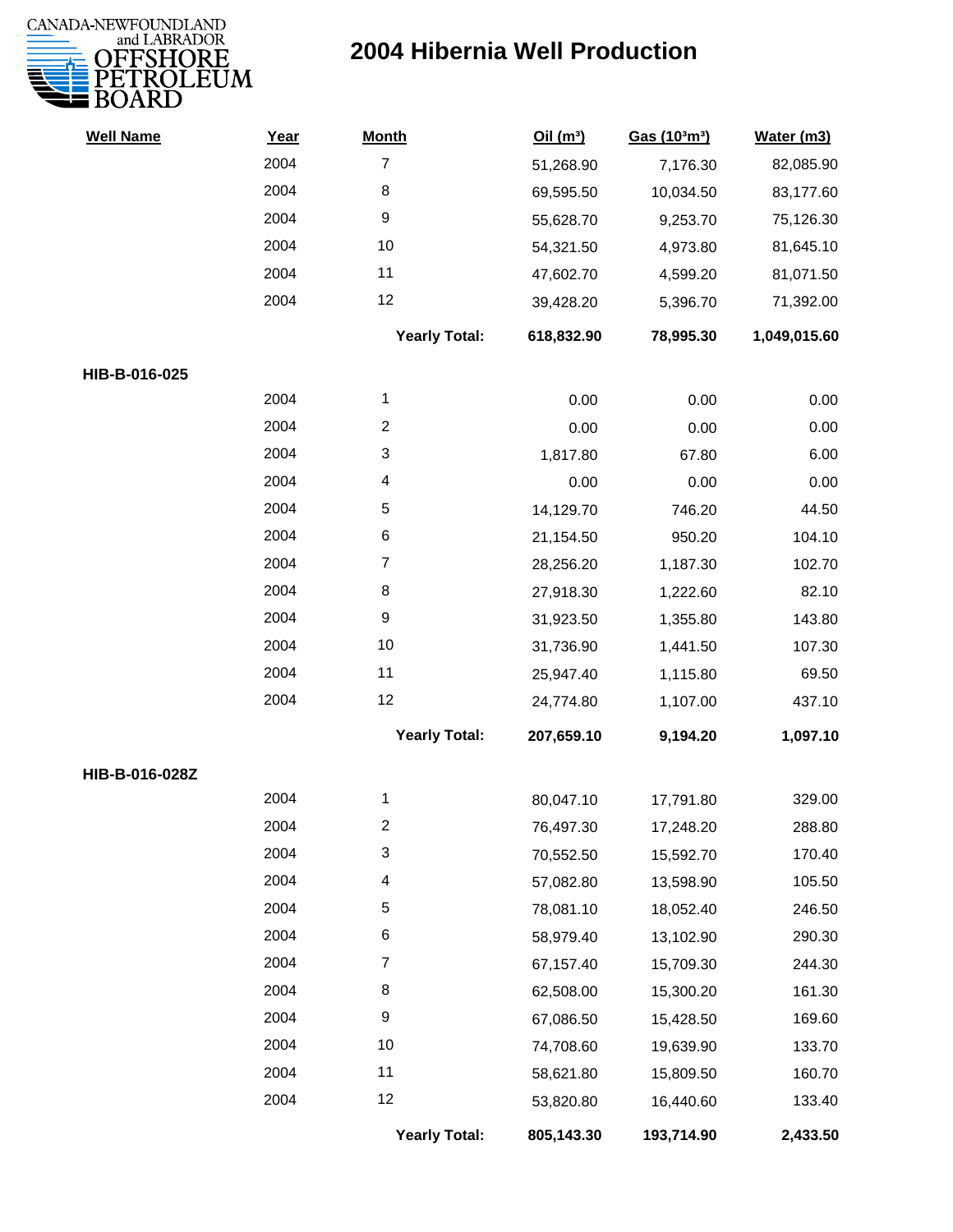

| <b>Well Name</b> | Year | <b>Month</b>         | Oil(m <sup>3</sup> ) | Gas (103m3) | Water (m3) |
|------------------|------|----------------------|----------------------|-------------|------------|
| HIB-B-016-029    | 2004 | $\mathbf{1}$         | 103,080.50           | 26,860.60   | 426.30     |
|                  | 2004 | $\overline{c}$       | 98,824.60            | 25,464.60   | 315.30     |
|                  | 2004 | 3                    | 81,107.40            | 20,280.60   | 195.60     |
|                  | 2004 | 4                    | 79,248.60            | 20,582.70   | 146.50     |
|                  | 2004 | 5                    | 98,967.30            | 25,069.00   | 312.50     |
|                  | 2004 | 6                    | 92,480.30            | 23,831.10   | 457.80     |
|                  | 2004 | $\overline{7}$       | 94,769.70            | 25,246.00   | 344.70     |
|                  | 2004 | 8                    | 101,755.40           | 27,473.50   | 262.00     |
|                  | 2004 | 9                    | 95,285.90            | 24,902.40   | 245.20     |
|                  | 2004 | 10                   | 102,176.40           | 29,050.00   | 186.40     |
|                  | 2004 | 11                   | 74,639.30            | 20,434.40   | 200.00     |
|                  | 2004 | 12                   | 90,955.60            | 25,547.60   | 230.90     |
|                  |      | <b>Yearly Total:</b> | 1,113,291.00         | 294,742.50  | 3,323.20   |
| HIB-B-016-033    |      |                      |                      |             |            |
|                  | 2004 | 1                    | 17,758.00            | 3,803.10    | 79.00      |
|                  | 2004 | $\overline{2}$       | 50,762.30            | 11,527.50   | 160.80     |
|                  | 2004 | 3                    | 73,568.20            | 16,367.70   | 233.10     |
|                  | 2004 | 4                    | 85,865.80            | 20,309.50   | 158.70     |
|                  | 2004 | 5                    | 32,843.70            | 7,445.70    | 402.80     |
|                  | 2004 | 6                    | 23,244.90            | 5,232.30    | 114.50     |
|                  | 2004 | $\overline{7}$       | 42,608.50            | 9,310.70    | 160.10     |
|                  | 2004 | 8                    | 37,091.30            | 9,267.20    | 95.20      |
|                  | 2004 | 9                    | 39,698.50            | 9,901.90    | 593.40     |
|                  | 2004 | 10                   | 35,977.50            | 8,935.50    | 2,793.20   |
|                  | 2004 | 11                   | 33,428.10            | 7,572.30    | 6,196.40   |
|                  | 2004 | 12                   | 33,000.90            | 7,328.20    | 7,777.70   |
|                  |      | <b>Yearly Total:</b> | 505,847.70           | 117,001.60  | 18,764.90  |
| HIB-B-016-034Y   |      |                      |                      |             |            |
|                  | 2004 | 1                    | 101,874.60           | 26,948.10   | 418.90     |
|                  | 2004 | $\overline{c}$       | 98,479.40            | 25,777.00   | 301.00     |
|                  | 2004 | 3                    | 71,431.80            | 18,124.30   | 173.90     |
|                  | 2004 | 4                    | 100,733.30           | 24,197.50   | 186.20     |
|                  | 2004 | 5                    | 98,905.80            | 25,869.60   | 312.60     |
|                  | 2004 | 6                    | 95,026.90            | 25,457.50   | 589.20     |
|                  | 2004 | $\overline{7}$       | 63,040.50            | 17,430.30   | 229.30     |
|                  | 2004 | 8                    | 94,004.30            | 26,997.90   | 241.60     |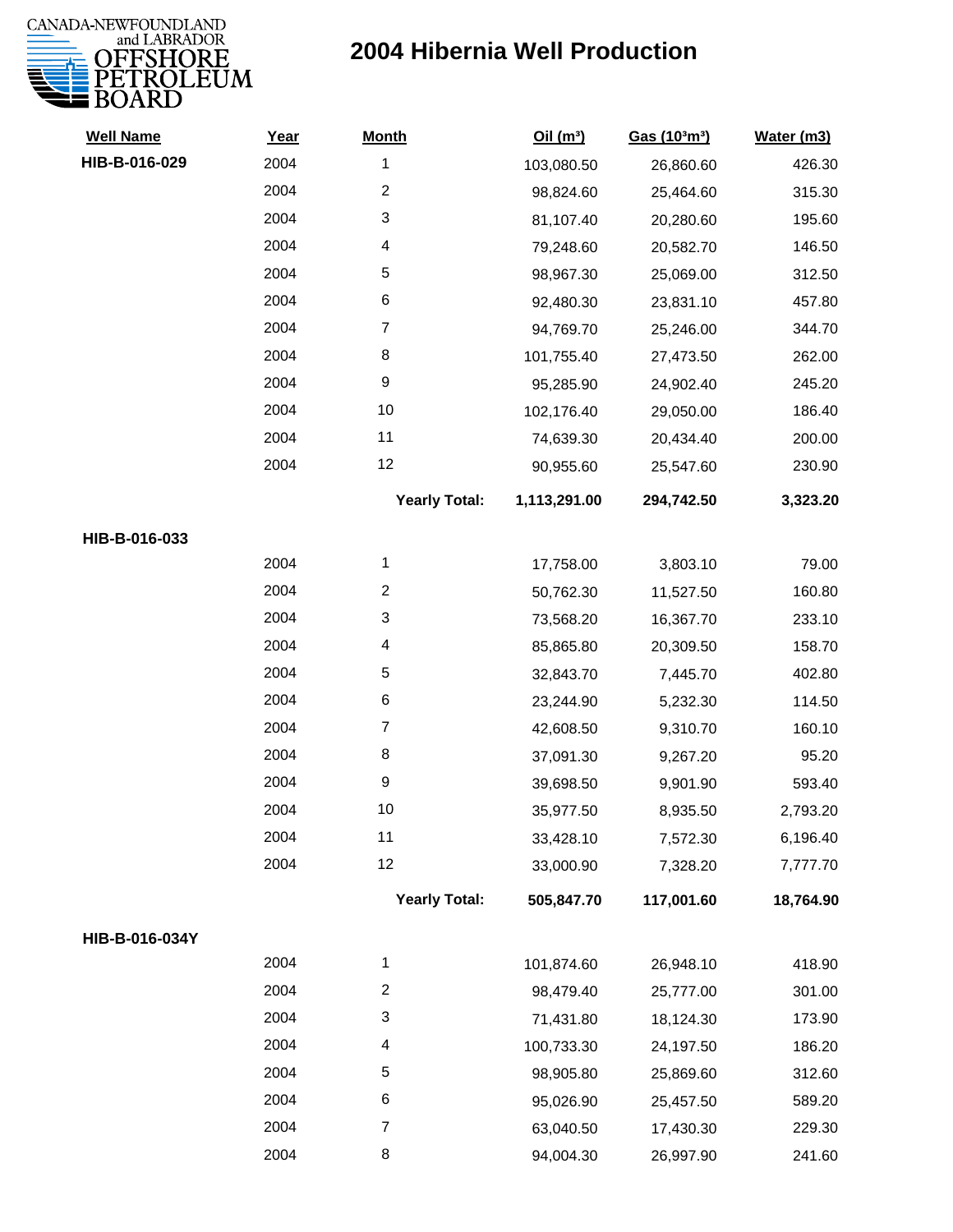

| <b>Well Name</b> | Year | <b>Month</b>         | Oil(m <sup>3</sup> ) | Gas (103m3) | Water (m3) |
|------------------|------|----------------------|----------------------|-------------|------------|
|                  | 2004 | $\boldsymbol{9}$     | 97,046.70            | 26,084.10   | 245.40     |
|                  | 2004 | 10                   | 104,706.20           | 31,407.20   | 187.80     |
|                  | 2004 | 11                   | 52,934.40            | 15,638.90   | 141.70     |
|                  | 2004 | 12                   | 94,963.30            | 29,400.60   | 242.60     |
|                  |      | <b>Yearly Total:</b> | 1,073,147.20         | 293,333.00  | 3,270.20   |
| HIB-B-016-036    |      |                      |                      |             |            |
|                  | 2004 | 1                    | 68,301.10            | 18,175.60   | 281.40     |
|                  | 2004 | $\overline{2}$       | 144,088.10           | 38,241.20   | 436.10     |
|                  | 2004 | 3                    | 115,118.60           | 29,880.50   | 279.10     |
|                  | 2004 | 4                    | 145,063.30           | 38,408.80   | 355.90     |
|                  | 2004 | $\sqrt{5}$           | 140,611.40           | 36,582.80   | 517.80     |
|                  | 2004 | $\,6$                | 143,870.30           | 37,819.40   | 708.10     |
|                  | 2004 | $\overline{7}$       | 141,075.80           | 37,893.00   | 513.20     |
|                  | 2004 | 8                    | 147,264.20           | 40,404.90   | 378.30     |
|                  | 2004 | $\boldsymbol{9}$     | 145,460.80           | 37,655.80   | 367.70     |
|                  | 2004 | 10                   | 143,882.30           | 40,023.50   | 257.40     |
|                  | 2004 | 11                   | 141,553.40           | 39,000.20   | 379.60     |
|                  | 2004 | 12                   | 149,418.90           | 41,141.30   | 370.60     |
|                  |      | <b>Yearly Total:</b> | 1,625,708.20         | 435,227.00  | 4,845.20   |
| HIB-B-016-040    |      |                      |                      |             |            |
|                  | 2004 | 1                    | 0.00                 | 0.00        | 0.00       |
|                  | 2004 | $\overline{2}$       | 0.00                 | 0.00        | 0.00       |
|                  | 2004 | 3                    | 12,635.40            | 2,183.00    | 30.40      |
|                  | 2004 | 4                    | 33,630.10            | 6,243.40    | 62.20      |
|                  | 2004 | 5                    | 78,300.30            | 14,956.60   | 247.20     |
|                  | 2004 | 6                    | 43,577.40            | 7,961.00    | 214.50     |
|                  | 2004 | $\overline{7}$       | 43,030.30            | 9,001.60    | 156.60     |
|                  | 2004 | 8                    | 44,537.00            | 9,839.20    | 149.50     |
|                  | 2004 | $\boldsymbol{9}$     | 18,285.40            | 3,841.00    | 64.40      |
|                  | 2004 | 10                   | 3,856.10             | 882.10      | 11.30      |
|                  | 2004 | 11                   | 77,558.10            | 16,853.50   | 213.30     |
|                  | 2004 | 12                   | 53,811.70            | 11,921.50   | 133.40     |
|                  |      | <b>Yearly Total:</b> | 409,221.80           | 83,682.90   | 1,282.80   |
| HIB-B-016-041    |      |                      |                      |             |            |
|                  | 2004 | 1                    | 113,986.90           | 25,161.70   | 469.50     |
|                  | 2004 | $\overline{c}$       | 116,935.50           | 26,406.90   | 354.00     |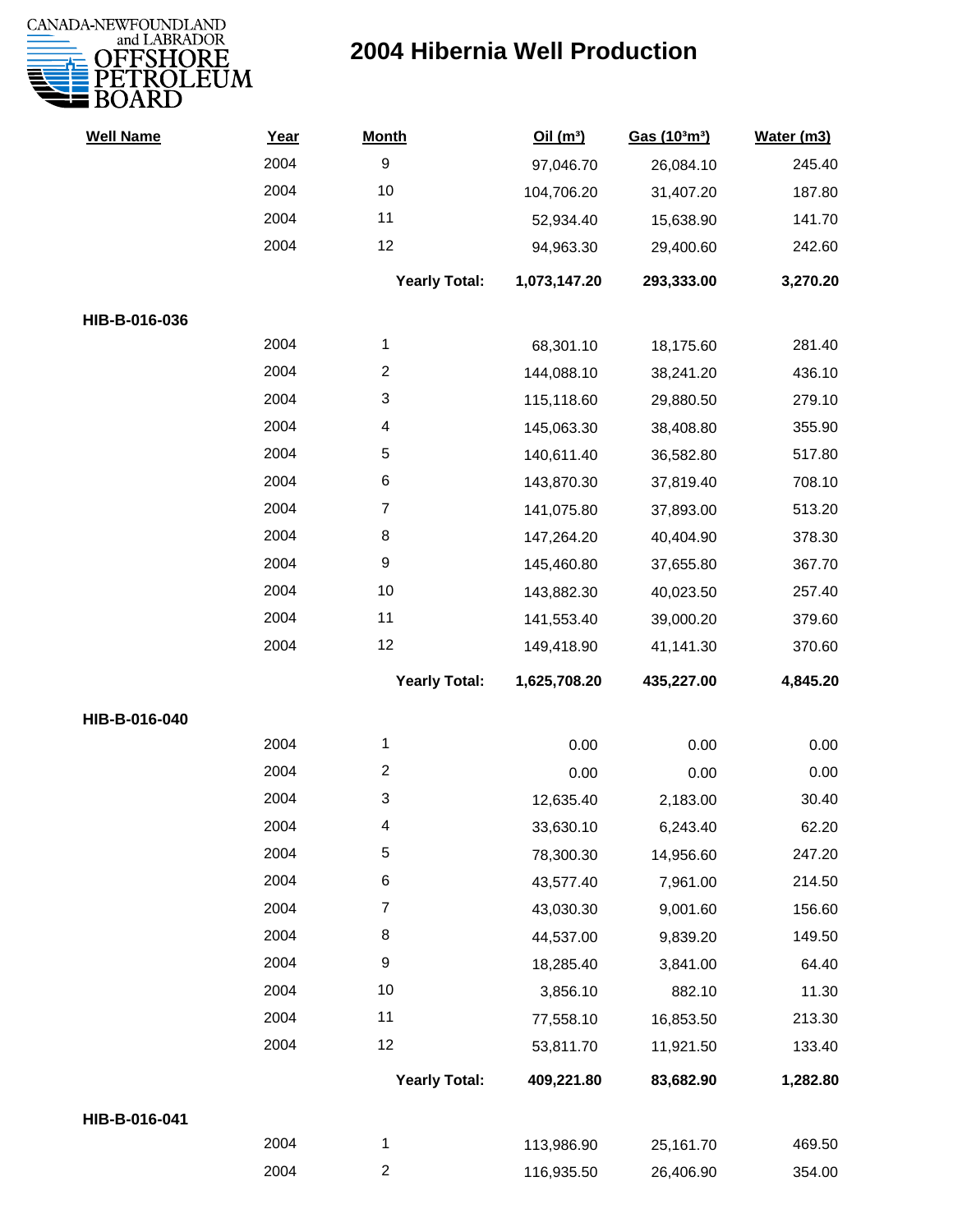

| <b>Well Name</b> | Year | <b>Month</b>         | Oil(m <sup>3</sup> ) | Gas (103m3) | Water (m3) |
|------------------|------|----------------------|----------------------|-------------|------------|
|                  | 2004 | 3                    | 115,728.40           | 26,327.70   | 278.90     |
|                  | 2004 | 4                    | 62,272.30            | 15,047.80   | 2,089.30   |
|                  | 2004 | 5                    | 97,743.10            | 23,472.20   | 12,132.90  |
|                  | 2004 | 6                    | 47,406.30            | 11,050.30   | 13,650.30  |
|                  | 2004 | 7                    | 56,699.40            | 12,945.70   | 27,211.40  |
|                  | 2004 | 8                    | 69,524.00            | 15,186.90   | 44,861.50  |
|                  | 2004 | 9                    | 62,035.70            | 13,190.90   | 45,960.40  |
|                  | 2004 | 10                   | 40,776.30            | 9,422.40    | 46,259.60  |
|                  | 2004 | 11                   | 37,349.40            | 7,413.20    | 42,717.90  |
|                  | 2004 | 12                   | 56,409.40            | 11,168.50   | 69,883.60  |
|                  |      | <b>Yearly Total:</b> | 876,866.70           | 196,794.20  | 305,869.30 |
| HIB-B-016-042    |      |                      |                      |             |            |
|                  | 2004 | 1                    | 0.00                 | 0.00        | 0.00       |
|                  | 2004 | $\overline{c}$       | 0.00                 | 0.00        | 0.00       |
|                  | 2004 | 3                    | 0.00                 | 0.00        | 0.00       |
|                  | 2004 | 4                    | 0.00                 | 0.00        | 0.00       |
|                  | 2004 | 5                    | 0.00                 | 0.00        | 0.00       |
|                  | 2004 | 6                    | 3,258.90             | 576.10      | 54.10      |
|                  | 2004 | $\overline{7}$       | 4,050.20             | 724.90      | 14.70      |
|                  | 2004 | 8                    | 1,632.30             | 298.60      | 4.20       |
|                  | 2004 | 9                    | 22,184.20            | 4,055.40    | 56.10      |
|                  | 2004 | 10                   | 4,637.20             | 973.20      | 8.30       |
|                  | 2004 | 11                   | 3,350.00             | 718.90      | 9.00       |
|                  | 2004 | 12                   | 14,219.90            | 3,038.50    | 35.20      |
|                  |      | <b>Yearly Total:</b> | 53,332.70            | 10,385.60   | 181.60     |
| HIB-B-016-043    |      |                      |                      |             |            |
|                  | 2004 | 4                    | 18,351.20            | 4,257.40    | 33.90      |
|                  | 2004 | 5                    | 13,445.00            | 3,336.60    | 42.40      |
|                  | 2004 | 6                    | 43,823.40            | 10,816.80   | 215.70     |
|                  | 2004 | 7                    | 39,952.70            | 9,554.50    | 231.80     |
|                  | 2004 | 8                    | 35,283.50            | 9,033.70    | 129.80     |
|                  | 2004 | 9                    | 39,523.70            | 10,225.00   | 3,718.90   |
|                  | 2004 | 10                   | 39,187.60            | 10,395.50   | 3,487.40   |
|                  | 2004 | 11                   | 36,015.10            | 9,383.30    | 4,046.80   |
|                  | 2004 | 12                   | 35,850.50            | 9,035.80    | 3,742.30   |
|                  |      | <b>Yearly Total:</b> | 301,432.70           | 76,038.60   | 15,649.00  |